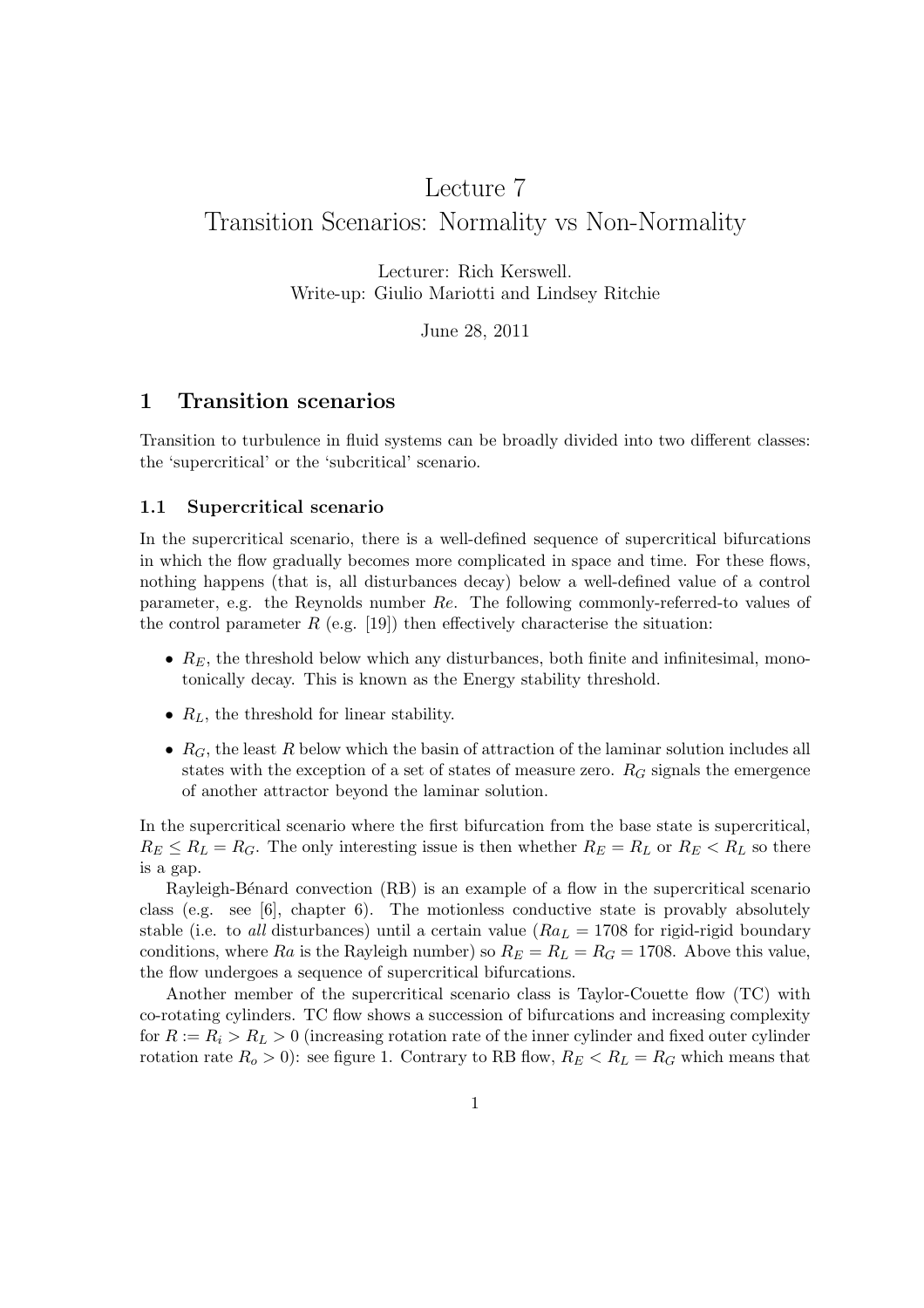

Figure 1: Phase diagram of patterns observed in Taylor-Couette flow as a function of the inner Reynolds number  $R_i$  and the outer Reynolds number  $R_o$ . The heavy line denotes the boundary between featureless flow below the line and patterned states above the line. (Redrawn from [1], see also [6], figure 7.8).

transient growth - an initial disturbance can initially grow in amplitude before eventually decaying away - is possible for  $R_E < R < R_L$  with TC flow (see figure 2). The supercritical scenario is well-studied and understood.

#### 1.2 Subcritical scenarios

In the subcritical scenario, as typified by wall-bounded shear flows, transition is sudden, noise-dependent and dramatic, i.e. the flow immediately becomes complicated. There is usually a region of bistability so that the laminar and turbulent states can coexist (in plane Couette and Hagen-Poiseuille flow, this region extends to infinite  $Re!)$ . As a result this is the more interesting scenario where there has been considerable recent research activity and so will be the focus of my lectures. Flows in the subcritical scenario class cannot be sufficiently described by the three (established) parameters defined above. Therefore, as a first attempt in building up a more sophisticated picture, we introduce the following additional parameter values:

•  $R<sub>S</sub>$ , the threshold above which there exists initial conditions with measure zero which do not convergence to the basic state. Or equivalently, there exists 'other' unstable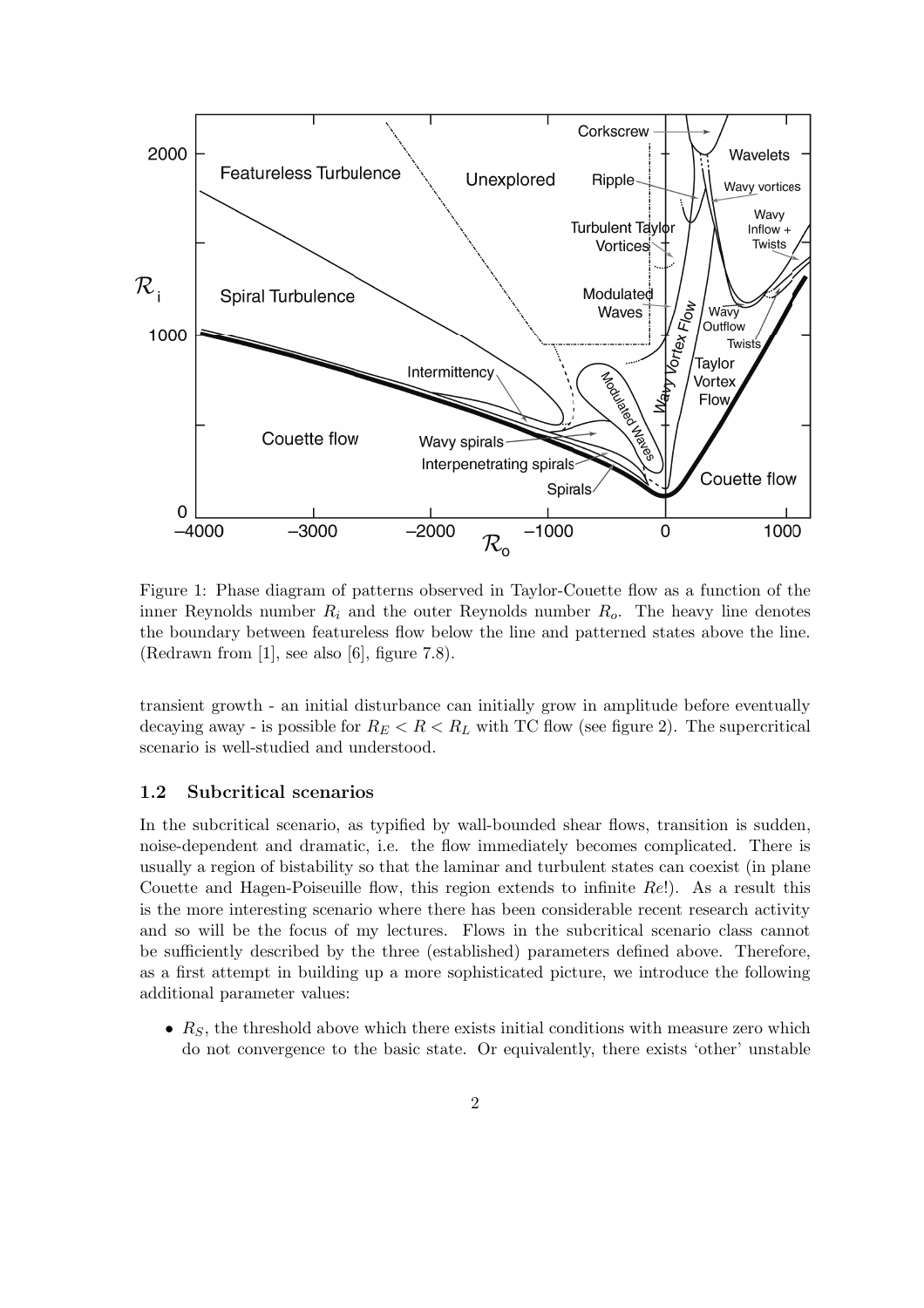

Figure 2: Sketch of different solution characteristics under different values of R for the supercritical scenario.



Figure 3: Sketch of different solution characteristics under different values of R for the subcritical scenario.

exact solutions of the governing equations beyond the basic state.

•  $R_T$ , the threshold above which long-lived non-trivial flows exist. These flows look turbulent (characterised by positive Lyapunov exponents so nearby trajectories diverge) but may not be sustained if  $R_T < R < R_G$ .

For subcritical scenarios we have that  $R_E < R_S, R_T \leq R_G$ , where  $R_S < R_T$  seems likely but is unproven and typically  $R_G < R_L$  for wall-bounded shear flows like plane Poiseuille flow, plane Couette flow and Hagen-Poiseuille flow. The qualitative behaviour of a typical subcritical scenario is sketched in figure 3. For  $R < R_E$  all solutions decay monotonically to the base state. For  $R_E < R < R_S$  transient growth is possible of some disturbances. For  $R_S < R < R_T$  at least one disturbance does not decay to the base state. For  $R_T < R < R_G$ at least one solution experiences a 'long-lived' transient before eventually decaying. For  $R_G < R < R_L$  the flow need not relaminarise when disturbed and finally, for  $R > R_L$  the flow always evolves away from the base state. Table 1 emphasizes how the Rayleigh-Bénard problem differs from plane Poiseuille, plane Couette and Hagen-Poiseuille flows which are all in the subcritical scenario class.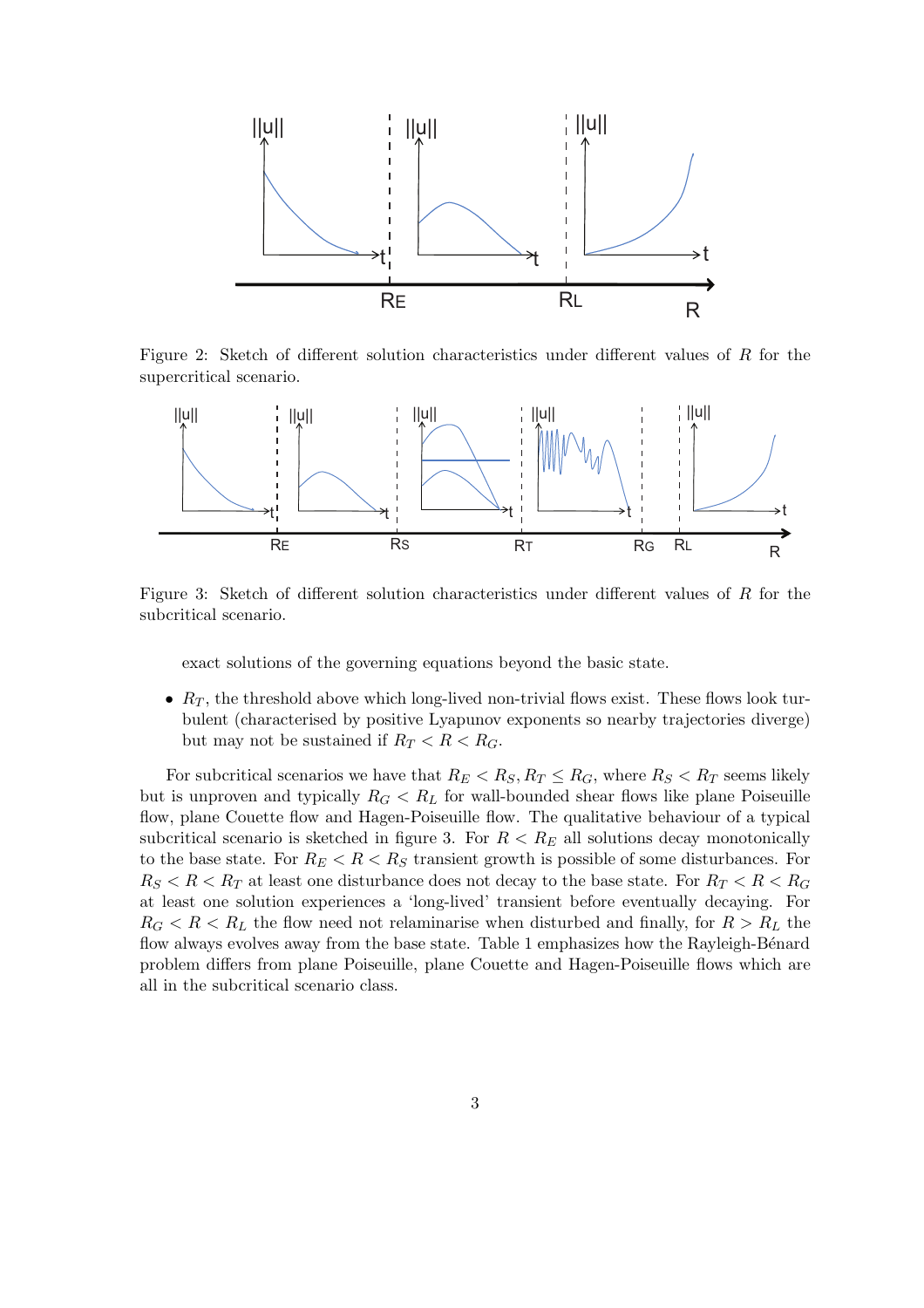|            | $R_E$        | $R_S$                 | $R_T$              | $R_L$            |
|------------|--------------|-----------------------|--------------------|------------------|
| RB         | 1708[8]      | 1708                  | 1708               | 1708             |
| PPF        | $49.6^{[4]}$ | $\leq 977^{+[20]}$    | $2100^{[18]}$      | $5772^{[13]}$    |
| PCF        | $20.7^{[8]}$ | $\leq 127^{[12, 20]}$ | $\sim 325^{[5]}$   | $\infty^{[17]}$  |
| <b>HPF</b> | $81.5^{[9]}$ | $\leq 773^{*[15]}$    | $\sim 1800^{[11]}$ | $\infty^\dagger$ |

Table 1: The various thresholds for different flow types: Rayleigh-Bénard (RB), plane Poiseuille flow (PPF), plane Couette flow (PCF), and Hagen-Poiseuille flow (HPF). Source references are shown as superscripts and  $\dagger$  indicates still unproven.  $\dagger$  means  $R_S$  is based upon fixed pressure gradient whereas  $*$  means  $R<sub>S</sub>$  based upon fixed mass flux.  $R<sub>S</sub>$  for PPF based upon fixed mass flux is close to but strictly below 860 whereas HPF based upon pressure gradient is close to, but strictly below, 990.

#### 1.3 Normality vs Non-normality

We now discuss the reasons for this very different behaviour which, because of the special form of the nonlinearity in the Navier-Stokes equation, can be largely traced back to the properties of the linear operator produced by linearising the Navier-Stokes equation around the basic state.

If  $\mathbf{u}_{\text{tot}} = \mathbf{u}_{\text{lam}} + \hat{\mathbf{u}}$  so  $\hat{\mathbf{u}}$  satisfies homogeneous boundary conditions (is real, at least  $C^2$ and has finite kinetic energy), then the Navier-Stokes equation for the perturbation  $\hat{\mathbf{u}}$  can be written as

$$
\frac{\partial \hat{\mathbf{u}}}{\partial t} = L\hat{\mathbf{u}} + N(\hat{\mathbf{u}}, \hat{\mathbf{u}}),
$$
\n(1)

$$
\nabla \cdot \hat{\mathbf{u}} = 0,\tag{2}
$$

where L and N are linear and nonlinear operators, respectively. If  $\langle \mathbf{u}, \mathbf{v} \rangle := \int \mathbf{u}^* \cdot \mathbf{v} dV$  where \* indicates complex conjugation (redundant here for real  $\hat{u}$  but important when discussing the eigenfunctions and adjoint of  $L$ ), then

$$
\langle (L^+ \mathbf{u}), \mathbf{v} \rangle := \langle \mathbf{u}, (L \mathbf{v}) \rangle \tag{3}
$$

defines  $L^+$ , the adjoint of L and L is normal if and only if  $L^+$  commutes with L i.e.  $LL^{+} = L^{+}L$ . The eigenvalue spectrum of the linear operator L determines the linear stability of the base state  $\mathbf{u}_{\text{lam}}$  with  $R_L$  defined by when  $\max[\Re e(\text{eig}(L))] = 0$ . Energy stability is derived by examining the instantaneous rate of change of the perturbation kinetic energy,

$$
\frac{\partial}{\partial t}\langle \frac{1}{2}\hat{\mathbf{u}}^2 \rangle = \left\langle \hat{\mathbf{u}}, \frac{\partial \hat{\mathbf{u}}}{\partial t} \right\rangle = \langle \hat{\mathbf{u}}, (L\hat{\mathbf{u}}) \rangle = \frac{1}{2} \left\langle \hat{\mathbf{u}}, (L + L^+) \hat{\mathbf{u}} \right\rangle
$$
(4)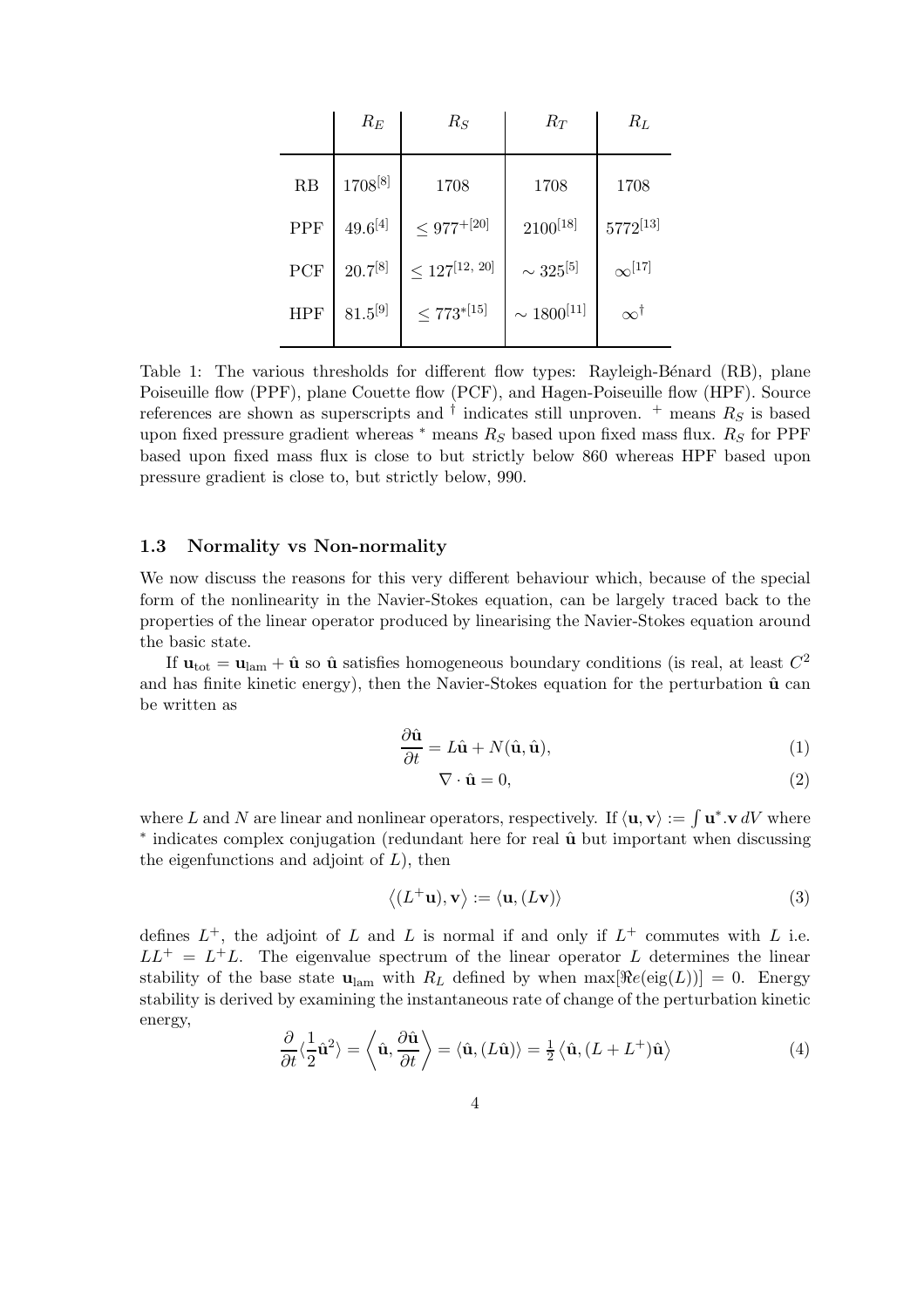since  $\langle \hat{\mathbf{u}}, N(\hat{\mathbf{u}}, \hat{\mathbf{u}}) \rangle = 0$  (this is the special property of the Navier-Stokes equations referred to immediately above) and L can always be decomposed into 'symmetric' and 'antisymmetric' parts,  $L = \frac{1}{2}$  $\frac{1}{2}(L+L^+) + \frac{1}{2}(L-L^+)$ . Clearly there can only be energy growth if the right hand side of  $(4)$  is positive for at least one allowable  $\hat{u}$  (where 'allowable' is taken to mean a real incompressible velocity field which is twice-differentiable, satisfies the boundary conditions and has finite kinetic energy). Since  $L + L^+$  is a self-adjoint (symmetric) operator, this can only happen if one of its eigenvalues is positive (recall all eigenvalues of a self-adjoint operator are real). If  $L$  is self-adjoint, then this is one and the same condition that the flow is linearly unstable so  $R_E = R_L$ . However, the weaker condition that L is normal is also sufficient. This is because if L has the (possibly complex) eigenvalue and eigenfunction pair  $(\mu_i, \mathbf{v}_i)$  then  $L^+$  has the equivalent pair  $(\mu_i^*, \mathbf{v}_i)$  when L commutes with  $L^+$ . Then

$$
eig(\frac{1}{2}(L+L^{+})) = \Re e(eig(L))
$$
\n(5)

and so energy growth starts to occur precisely when an eigenvalue of L crosses into the right hand side of the complex plane. Hence

$$
Normality of L \Rightarrow R_E = R_L \Rightarrow supercriticality.
$$
\n(6)

The bifurcation at  $R_L$  has to be supercritical as the laminar state is the global attractor for  $R < R_E$ . The reverse direction is not valid, i.e. supercritically does not imply  $R_E = R_L$  as we will see in the example of rotating plane Couette flow below.

A subcritical bifurcation at  $R_L$  implies  $R_E < R_L$  and therefore the possibility of transient growth: for some (but not all)  $\hat{u}$ , the perturbation energy will initially grow but ultimately decay for  $R_E \leq R \leq R_L$ . This means that an eigenvalue of  $L + L^+$  must reach into the right hand side of the complex plane while no eigenvalue of  $L$  does so  $L$  has to be non-normal. In other words

Non-Normality of 
$$
L \leftarrow R_E < R_L \leftarrow \text{subcriticality.}
$$
 (7)

The arrows cannot be reversed as non-normality does not imply  $R_E < R_L$ . It is theoretically possible (but presumably unusual) to have a non-normal operator where the largest eigenvalue of  $(L + L<sup>+</sup>)$  becomes positive precisely when the eigenvalue of largest real part for L crosses onto the right hand side of the complex plane. From a different perspective, non-normality of  $L$  implies that the eigenfunctions of  $L$  are non-orthogonal but this in itself is not sufficient to produce transient growth as the following example illustrates. Let  $\mathbf{u} = \mathbf{v}e^{\lambda_1 t} + \mathbf{w}e^{\lambda_2 t}$  where  $\lambda_1$  and  $\lambda_2$  are negative and  $\mathbf{v} \cdot \mathbf{w} \neq 0$ . If  $\mathbf{v}^2 = c_1^2$ ,  $\mathbf{w}^2 = c_2^2$ ,  $\mathbf{v}.\mathbf{w} = \alpha c_1 c_2$  where  $0 < \alpha^2 < 1$  and  $\mathbf{c} = (c_1 \quad c_2)^T$ , then

$$
\frac{d\mathbf{u}^2}{dt}|_{t=0} = \mathbf{c}^T \mathbf{B} \mathbf{c} \quad \text{where} \quad \mathbf{B} := \begin{bmatrix} 2\lambda_1 & \alpha(\lambda_1 + \lambda_2) \\ \alpha(\lambda_1 + \lambda_2) & 2\lambda_2 \end{bmatrix} . \tag{8}
$$

For no transient growth, B must be negative definite. Since B is symmetric this requires both of its eigenvalues to be negative which is the condition that  $4\lambda_1\lambda_2 > \alpha^2(\lambda_1 + \lambda_2)^2$ . This can always be achieved by choosing  $\alpha$  small enough (thanks to Divakar Viswanath for this nice example).

So, in summary, if the linear operator is normal then  $R_E = R_L$ , otherwise the operator is non-normal which is a necessary but not sufficient condition for a subcritical bifurcation.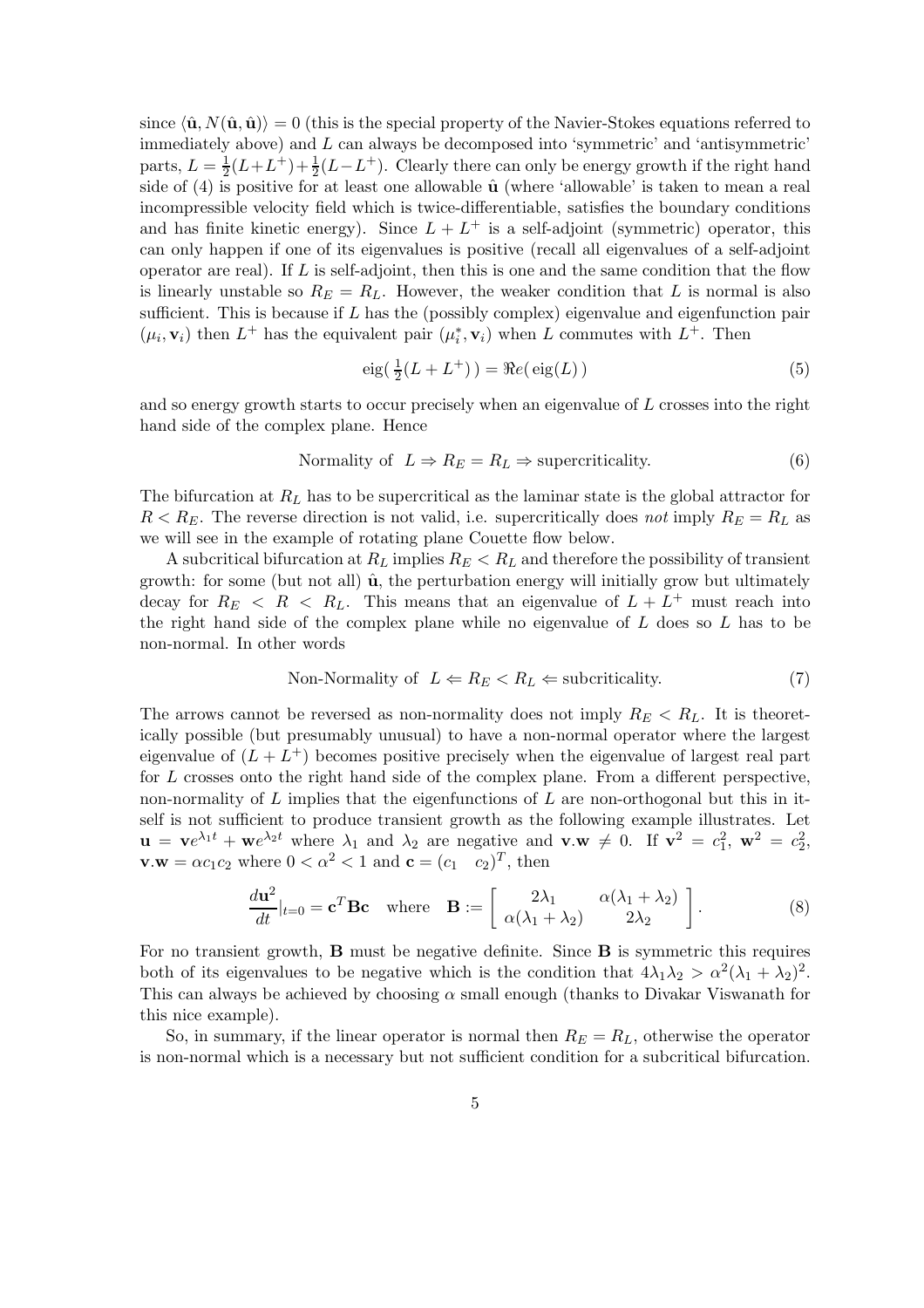#### 1.4 Transient growth

To illustrate the phenomenon of transient growth we consider a simple system of 2 ODEs given by

$$
\frac{\mathrm{d}}{\mathrm{d}t} \begin{bmatrix} x(t) \\ y(t) \end{bmatrix} = A\mathbf{x}(t) = \begin{bmatrix} -\frac{1}{Re} & 0 \\ 1 & -\frac{2}{Re} \end{bmatrix} \begin{bmatrix} x(t) \\ y(t) \end{bmatrix} \tag{9}
$$

where x represents rolls and y streaks (say). The operator A is non-normal since  $AA^T \neq$  $A<sup>T</sup>A$  (transpose being the matrix equivalent of adjoint) and has eigenvalues  $-1/Re$  and  $-2/Re$ . The initial rate of change of the 'energy' is

$$
\frac{d}{dt}\mathbf{x}^2 = \mathbf{x}^T \left( A + A^T \right) \mathbf{x}
$$
\n(10)

Since  $A + A^T$  is symmetric, all that is needed to find initial growth is a positive eigenvalue and initial conditions with sufficient overlap with the corresponding eigendirection. The simple initial conditions  $x(0) = y(0) = 1$  are adequate (providing  $Re > 3$ ) since the solution,

$$
\begin{bmatrix} x(t) \\ y(t) \end{bmatrix} = \begin{bmatrix} 1 \\ Re \end{bmatrix} e^{-t/Re} + \begin{bmatrix} 0 \\ 1 - Re \end{bmatrix} e^{-2t/Re} \sim \begin{bmatrix} 1 - \frac{t}{Re} + \mathcal{O}\left(\frac{t^2}{Re^2}\right) \\ 1 + \frac{Re - 2}{Re}t + \mathcal{O}\left(\frac{t^2}{Re^2}\right) \end{bmatrix}, \quad (11)
$$

has the initial energy behaviour

$$
E(t) := \frac{1}{2}(x^2(t) + y^2(t)) = 1 + \frac{(Re - 3)}{Re}t + \mathcal{O}\left(\frac{t^2}{Re^2}\right)
$$
 (12)

Although the rolls decay, there is enough initial growth in the streaks to give overall energy growth even though both eigenvalues of the system are negative.

## 2 Bifurcation Analysis

In wall-bounded shear flows, the linear operator is generically non-normal and therefore to understand the situation we need to find other nonlinear solutions which exist. There are a variety of methods that can be used, but the first (default) way is to use bifurcation analysis and nonlinear branch continuation techniques. Rotating plane Couette flow presents a beautifully accessible arena in which to illustrate this while also indicating how the first nonlinear solutions in plane Couette flow were found by Nagata [12]. The governing Navier-Stokes equations for an incompressible flow are

$$
\frac{\partial \mathbf{u}_{\text{tot}}}{\partial t} + 2\Omega \hat{\mathbf{z}} \times \mathbf{u}_{\text{tot}} + \mathbf{u}_{\text{tot}} \cdot \nabla \mathbf{u}_{\text{tot}} + \nabla p = \frac{1}{Re} \nabla^2 \mathbf{u}_{\text{tot}},
$$
\n(13)

$$
\nabla \cdot \mathbf{u}_{\text{tot}} = 0,\tag{14}
$$

where  $\mathbf{u}_{\text{tot}}(x, \pm 1, z, t) = \pm \hat{\mathbf{x}}$  and  $\mathbf{\Omega} = \Omega \hat{\mathbf{z}}$  is the spanwise rotation rate. As in §1.3, we define  $u_{\text{tot}} = u_{\text{lam}} + \hat{u}$ , where  $\hat{u} := (\hat{u}, \hat{v}, \hat{w})$  is a (possibly large) perturbation to the laminar base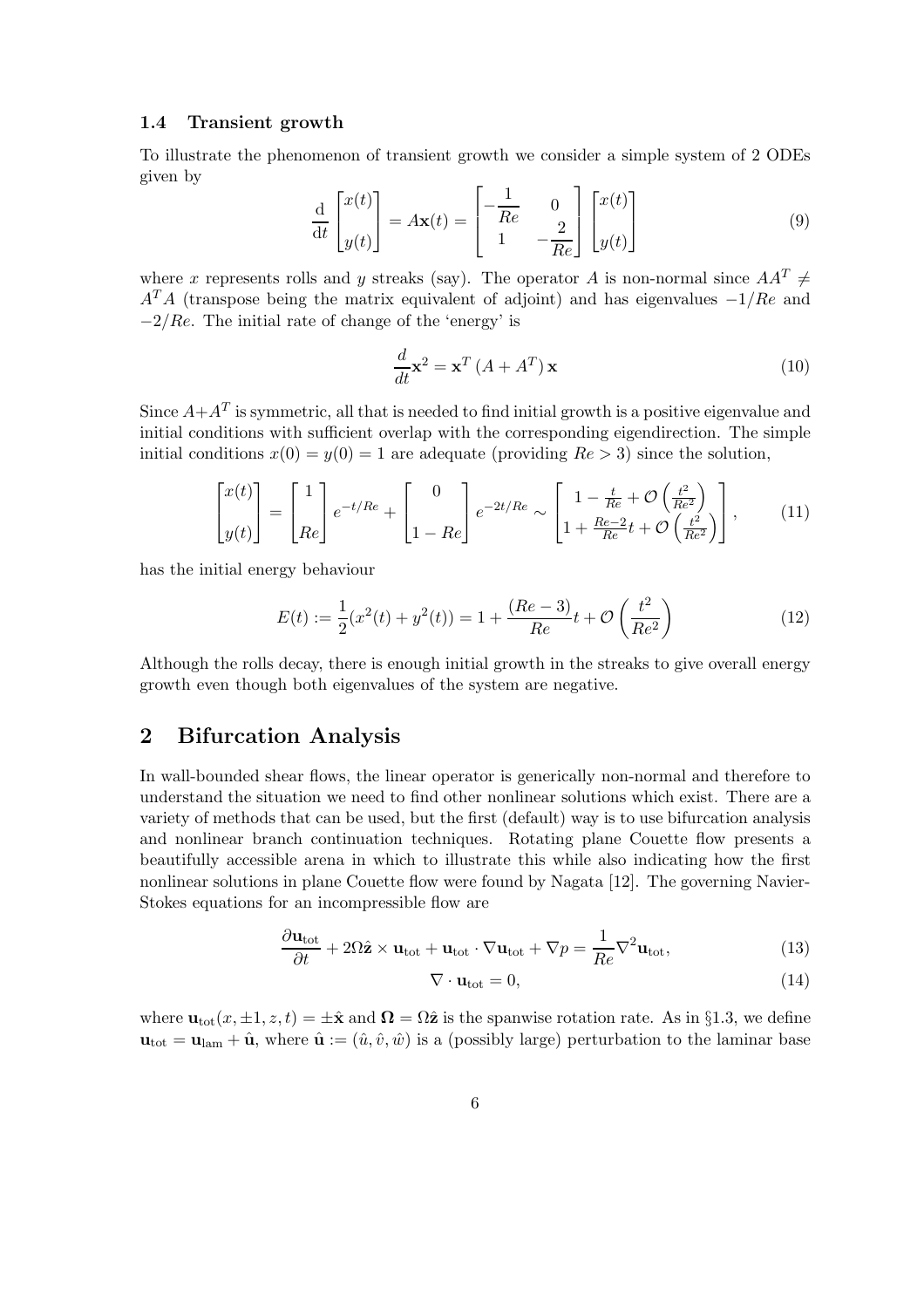state  $\mathbf{u}_{\text{lam}} := y\hat{\mathbf{x}}$  so that the full perturbation equations are

$$
\frac{\partial \hat{\mathbf{u}}}{\partial t} + 2\Omega \hat{\mathbf{z}} \times \hat{\mathbf{u}} + \mathbf{u}_{\text{lam}} \cdot \nabla \hat{\mathbf{u}} + \hat{\mathbf{u}} \cdot \nabla \mathbf{u}_{\text{lam}} + \hat{\mathbf{u}} \cdot \nabla \hat{\mathbf{u}} + \nabla \hat{p} = \frac{1}{Re} \nabla^2 \hat{\mathbf{u}},
$$
(15)

$$
\nabla \cdot \hat{\mathbf{u}} = 0,\tag{16}
$$

where now  $\hat{\mathbf{u}}(x, \pm 1, z, t) = \mathbf{0}$ . Firstly, we compare the energy and linear stability thresholds for this problem.



Figure 4: (Spanwise) Rotating Plane Couette flow

#### 2.1 Energy stability

The energy equation is derived by taking the scalar product of  $\hat{u}$  with (15),

$$
\langle \hat{\mathbf{u}} \cdot (15) \rangle = \frac{\partial}{\partial t} \langle \frac{1}{2} \hat{\mathbf{u}}^2 \rangle = - \langle 2\Omega \hat{\mathbf{z}} \times \hat{\mathbf{u}} \cdot \hat{\mathbf{u}} \rangle - \langle \mathbf{u}_{\text{lam}} \cdot \nabla \frac{1}{2} \hat{\mathbf{u}}^2 \rangle - \langle \hat{\mathbf{u}} \cdot \hat{\mathbf{u}} \cdot \nabla \hat{\mathbf{u}} \rangle - \langle \hat{\mathbf{u}} \cdot \nabla \mathbf{u}_{\text{lam}} \cdot \hat{\mathbf{u}} \rangle - \langle \hat{\mathbf{u}} \cdot \nabla \hat{p} \rangle - \frac{1}{Re} \langle |\nabla \hat{\mathbf{u}}|^2 \rangle,
$$
 (17)

( where

$$
\langle (\ldots) \rangle := \int \int \int (\ldots) \mathrm{d}V = \lim_{L_x \to \infty} \lim_{L_z \to \infty} \frac{1}{4L_x L_z} \int_{-L_x}^{L_x} \int_{-L_z}^{L_z} \int_{-1}^1 (\ldots) \mathrm{d}y \mathrm{d}z \mathrm{d}x \quad ) \tag{18}
$$

which simplifies to

$$
\frac{\partial E}{\partial t} = -\langle \hat{\mathbf{u}} \cdot \nabla \mathbf{u}_{\text{lam}} \cdot \hat{\mathbf{u}} \rangle - \frac{1}{Re} \langle |\nabla \hat{\mathbf{u}}|^2 \rangle \n= \langle |\nabla \hat{\mathbf{u}}|^2 \rangle \left[ -\frac{\langle \hat{\mathbf{u}} \cdot \nabla \mathbf{u}_{\text{lam}} \cdot \hat{\mathbf{u}} \rangle}{\langle |\nabla \hat{\mathbf{u}}|^2 \rangle} - \frac{1}{Re} \right].
$$
\n(19)

Hence, energy growth is possible only if  $-\langle \hat{\mathbf{u}} \cdot \nabla \mathbf{u}_{\text{lam}} \cdot \hat{\mathbf{u}} \rangle > \frac{1}{Re} \langle |\nabla \hat{\mathbf{u}}|^2 \rangle$  or, turning this around, there is a threshold  $Re_E$  defined as

$$
\frac{1}{Re_E} \equiv \max_{\nabla \cdot \hat{\mathbf{u}} = 0, \hat{\mathbf{u}}(x, \pm 1, z, t) = \mathbf{0}} \frac{-\langle \hat{\mathbf{u}} \cdot \nabla \mathbf{u}_{\text{lam}} \cdot \hat{\mathbf{u}} \rangle}{\langle |\nabla \hat{\mathbf{u}}|^2 \rangle}
$$
(20)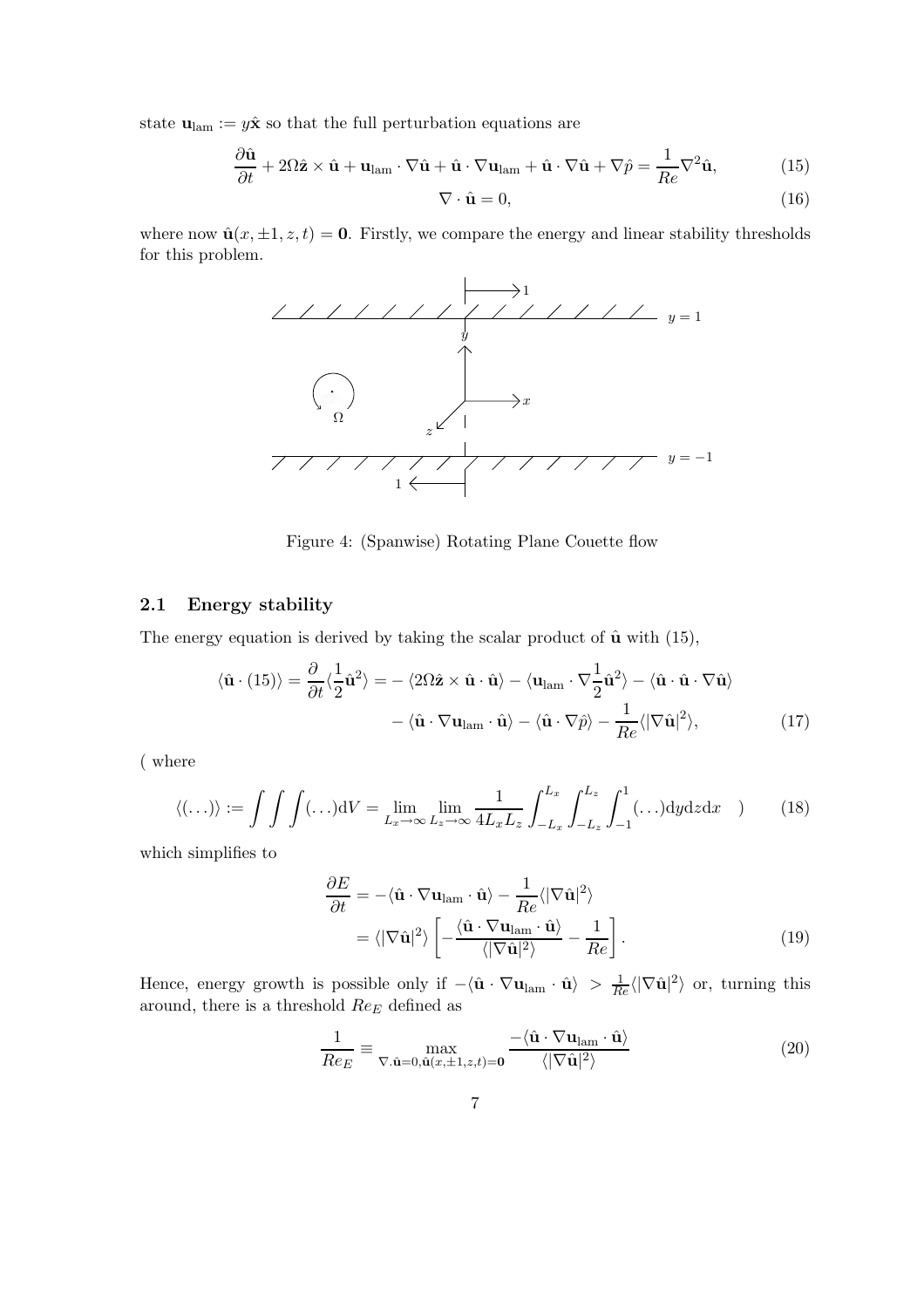below which no energy growth is possible. After some manipulation, the eigenvalue problem for  $Re_E$  can be written as

$$
\frac{1}{2} \left[ \nabla \mathbf{u}_{\text{lam}} + (\nabla \mathbf{u}_{\text{lam}})^T \right] \cdot \hat{\mathbf{u}} + \nabla \hat{p} = \frac{1}{Re_E} \nabla^2 \hat{\mathbf{u}},\tag{21}
$$

which, since  $\mathbf{u}_{\text{lam}} = y\hat{\mathbf{x}}$ , simplifies to

$$
\frac{1}{2} \begin{bmatrix} \hat{v} \\ \hat{u} \\ 0 \end{bmatrix} + \nabla \hat{p} = \frac{1}{Re_E} \nabla^2 \hat{\mathbf{u}} \tag{22}
$$

together with  $\nabla \cdot \hat{\mathbf{u}} = 0$  and  $\hat{\mathbf{u}}(x, \pm 1, z) = \mathbf{0}$ .

### 2.2 Linear stability

Linearising equation (15) gives

$$
\frac{\partial \hat{\mathbf{u}}}{\partial t} + 2\Omega \hat{\mathbf{z}} \times \hat{\mathbf{u}} + \mathbf{u}_{\text{lam}} \cdot \nabla \hat{\mathbf{u}} + \hat{\mathbf{u}} \cdot \nabla \mathbf{u}_{\text{lam}} + \nabla \hat{p} = \frac{1}{Re} \nabla^2 \hat{\mathbf{u}}.
$$
 (23)

Assuming streamwise Taylor (2D) roll solutions of the form

$$
\hat{\mathbf{u}}(\mathbf{x},t) = \tilde{\mathbf{u}}(y)e^{ikz + \sigma t}
$$
\n(24)

(known to be critical for the energy stability problem), (23) becomes

$$
\sigma \tilde{\mathbf{u}} + \begin{bmatrix} (1 - 2\Omega)\tilde{v} \\ 2\Omega \tilde{u} \\ 0 \end{bmatrix} + \nabla \tilde{p} = \frac{1}{Re} \nabla^2 \tilde{\mathbf{u}}.
$$
 (25)

Comparing equation (25) to the energy stability equation (22) we see that when  $\Omega = 1/4$ , the operators from the energy and linear stability are identical providing  $\sigma = 0$  also. This is a special case of a more general relationship between  $Re_E$  and  $Re_L$  which can be extracted by reducing (25) down to a problem in just  $\tilde{v}$ . Eliminating  $\hat{w}$  using the incompressibility condition,  $\hat{p}$  from  $\hat{z}$ .(25) and  $\hat{u}$  from  $\hat{x}$ .(25) leaves

$$
2Re^2\Omega(1 - 2\Omega)k^2\tilde{v} = -(D^2 - k^2 - \sigma Re)^2(D^2 - k^2)\tilde{v},\tag{26}
$$

to be solved subject to boundary conditions

$$
\tilde{v} = D\tilde{v} = (D^2 - k^2 - \sigma Re)(D^2 - k^2)\tilde{v} = 0 \text{ at } y = \pm 1,
$$
\n(27)

where  $D := d/dy$ . This system must be solved to find  $Re_L = \min_k Re$  such that  $Re(\sigma) = 0$ . Conveniently, this can be done by comparing it to the Rayleigh-Bénard convection problem given by

$$
k^{2}Ra \tilde{w} = -(D^{2} - k^{2} - \sigma)^{2}(D^{2} - k^{2})\tilde{w}
$$
\n(28)

with boundary conditions

$$
\tilde{w} = D\tilde{w} = (D^2 - k^2 - \sigma)(D^2 - k^2)\tilde{w} = 0 \text{ at } y = \pm \frac{1}{2},\tag{29}
$$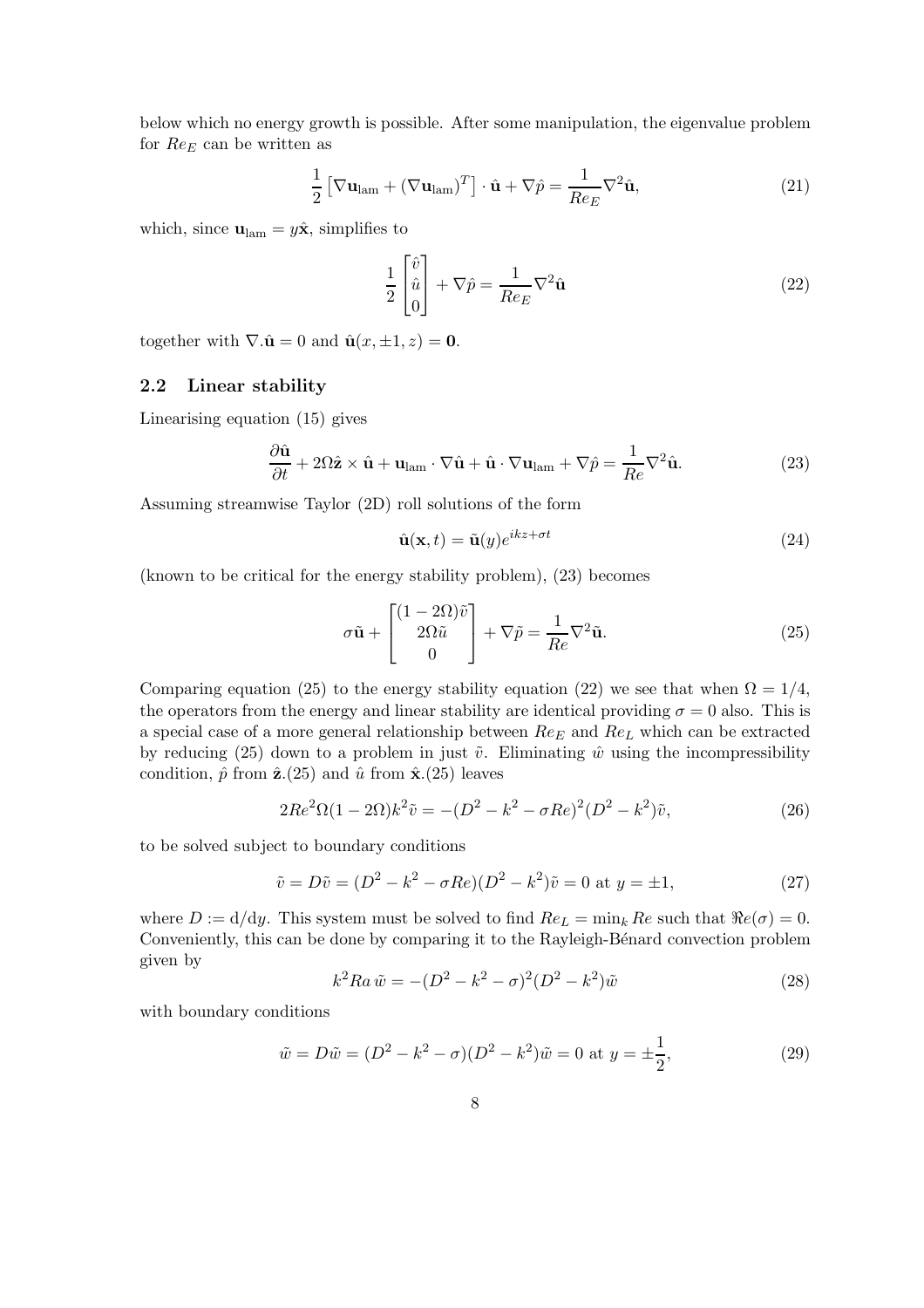where Ra is the Rayleigh number. This system has a well-known solution, with  $\min_k Ra =$ 1708 for  $\sigma = 0$  and  $k = 3.117$  (Drazin 2002, section 6.3 and the rigid-rigid case). Since the layer depth for Rayleigh-Bénard convection is standardly non-dimensionalised to be 1 whereas it is 2 here (e.g. compare positions of boundaries), the lengths in equations (26) and (27) need to be rescaled to make the connection exact. Letting  $D^2 \to \frac{1}{4}D^2$ ,  $k^2 \to \frac{1}{4}k^2$ and setting  $\sigma = 0$  means the association

$$
Re_L^2 = \frac{1708}{2^4 [2\Omega(1 - 2\Omega)]}
$$
\n(30)

can be made. The minimum of  $Re<sub>L</sub>$  occurs when  $\Omega = 1/4$  (as noticed above) where the linear operator is normal and so

$$
\min_{k,\Omega} Re_L = 20.67 = Re_E. \tag{31}
$$

More generally  $(\Omega \neq 1/4)$ 

$$
Re_L = \frac{Re_E}{\sqrt{8\Omega(1 - 2\Omega)}}\tag{32}
$$

exceeds  $Re_E$  and the linear operator is non-normal. Notice also that  $Re_L \to \infty$  for  $\Omega \to 0$ and 1/2. Beyond these values, there is no linear instability: the Rayleigh number in the analogous Rayleigh-Benard problem is then negative indicating that the stationary fluid is now hotter on its top surface than the bottom which is a very stable situation.

Figure 5 shows the bifurcation diagram for rotating plane Couette flow. The 2-dimensional steady solution surface emanating out of the bifurcation given by (32) is shown in blue. This is traced out by considering the velocity expansion

$$
\begin{bmatrix} \mathbf{u}(y,z) \\ p(y,z) \end{bmatrix} = \sum_{l=-\infty}^{+\infty} \begin{bmatrix} \tilde{\mathbf{u}}_l(y) \\ \tilde{p}_l(y) \end{bmatrix} e^{ilkz}
$$
 (33)

truncated to some finite positive upper and negative lower values in  $l$  where  $k$  is the critical wavenumber (a weakly nonlinear solution would just have  $l = 0, \pm 1, \pm 2$  only). The expansion functions  $\tilde{\mathbf{u}}_l(y)$  and  $\tilde{p}_l$  are typically themselves expanded in terms of basis functions in y so that the solution is represented by a doubly-indexed set of complex coefficients. Solutions are then found using root-finding algorithms invariably based upon the Newton-Raphson method. These 2D solutions become unstable to 3D steady disturbances (shown as a green curve). By tracing these solutions around in  $(Re, \Omega)$  parameter space, Nagata [12] found that they pierced the  $\Omega = 0$  plane for  $Re \ge 125$  (later more accurately computed to be 127.7 [20]). These non-rotating steady 3D solutions (shown in red) were the first discovery of exact solutions to plane Couette flow beyond the simple constant shear state.

The rotating plane Couette system is also of interest in astrophysics for studying the fluid dynamics of accretion disks (e.g. [16]). A disk with an angular velocity profile of  $\Omega^* \sim R^{-q}$  and a thin distant radial strip  $R \in [R-1, R+1]$  (with  $1 \ll R$ ) looks locally like rotating PCF with

$$
\Omega = \frac{1}{q} \tag{34}
$$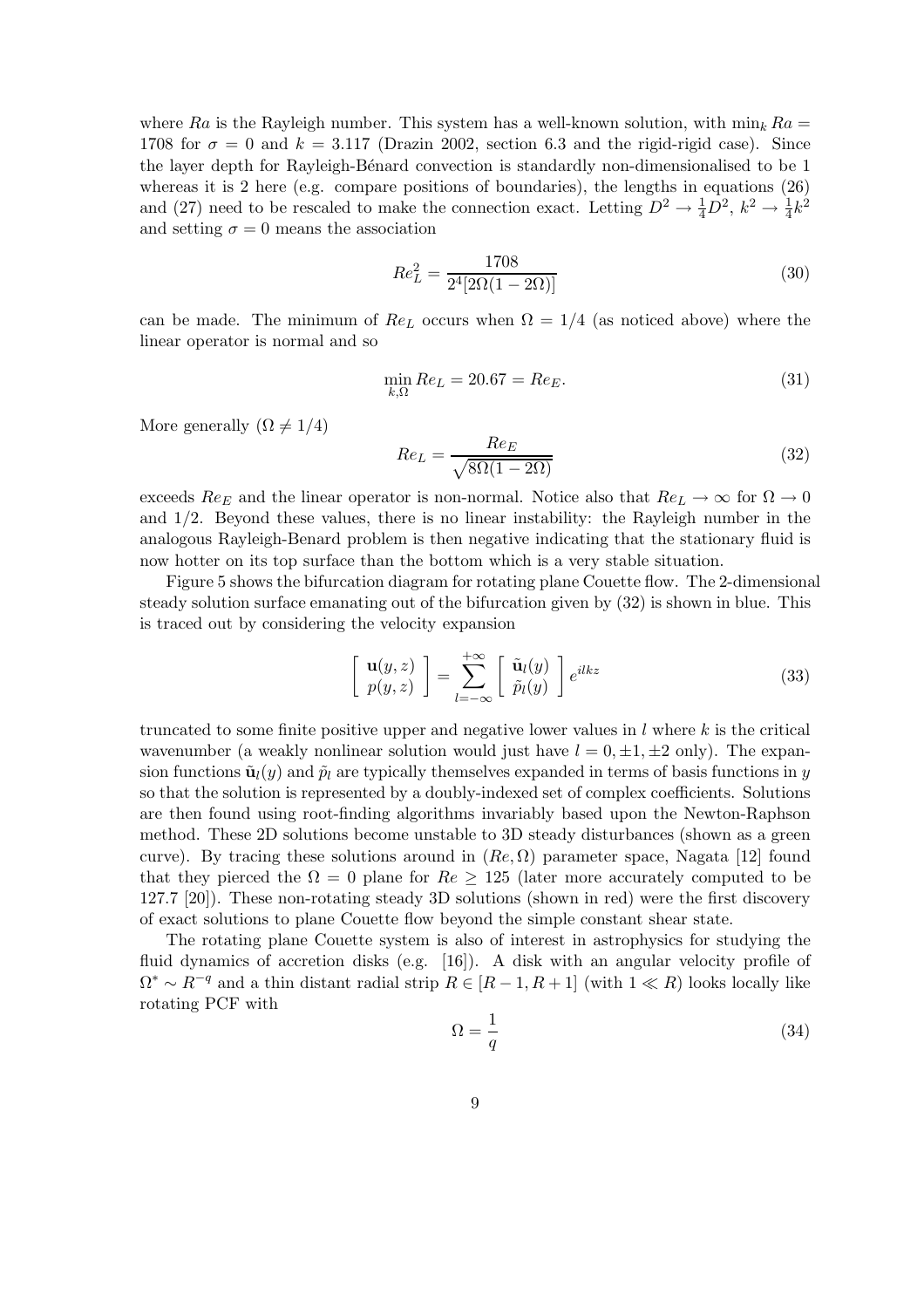

Figure 5: Bifurcation diagram for rotating plane Couette flow.

(relative to a non-dimensionalised shear of 1 across the domain as above). The astrophysical interest is in understanding what hydrodynamic processes can operate in a Keplerian disc which has  $\Omega^* \sim R^{-3/2}$  or  $\Omega = 2/3$  so as to enhance dissipative processes (see [2] for an introduction to the issues). However, the Rayleigh [10] (axisymmetric) stability criterion predicts that profiles with angular momentum increasing radially outwards i.e.  $d(R^2\Omega^*)/dR > 0$ or  $\Omega > 1/2$  are stable. This does not preclude non-axisymmetric (streamwise-dependent) instabilities or the existence of disconnected nonlinear solutions as in the plane Couette problem but these have yet to be found (e.g. [7, 16, 14] and [3] for a recent commentary).

## References

- [1] C. D. Anderek, S. S. Liu, and H. L. Swinney, Flow regimes in a circular Couette system with independently rotating cylinders, J. Fluid Mech., 164 (1986), pp. 155–183.
- [2] S. A. Balbus, Spinning discs in the lab, Nature, 444 (2006), pp. 281–282.
- $[3]$  , A turbulent matter, Nature, 470 (2011), pp. 475–476.
- [4] F. H. BUSSE, Bounds on the transport of mass and momentum by turbulent flow between parallel plates, Z. Angew. Math. Phys., 20 (1969), pp. 1–14.